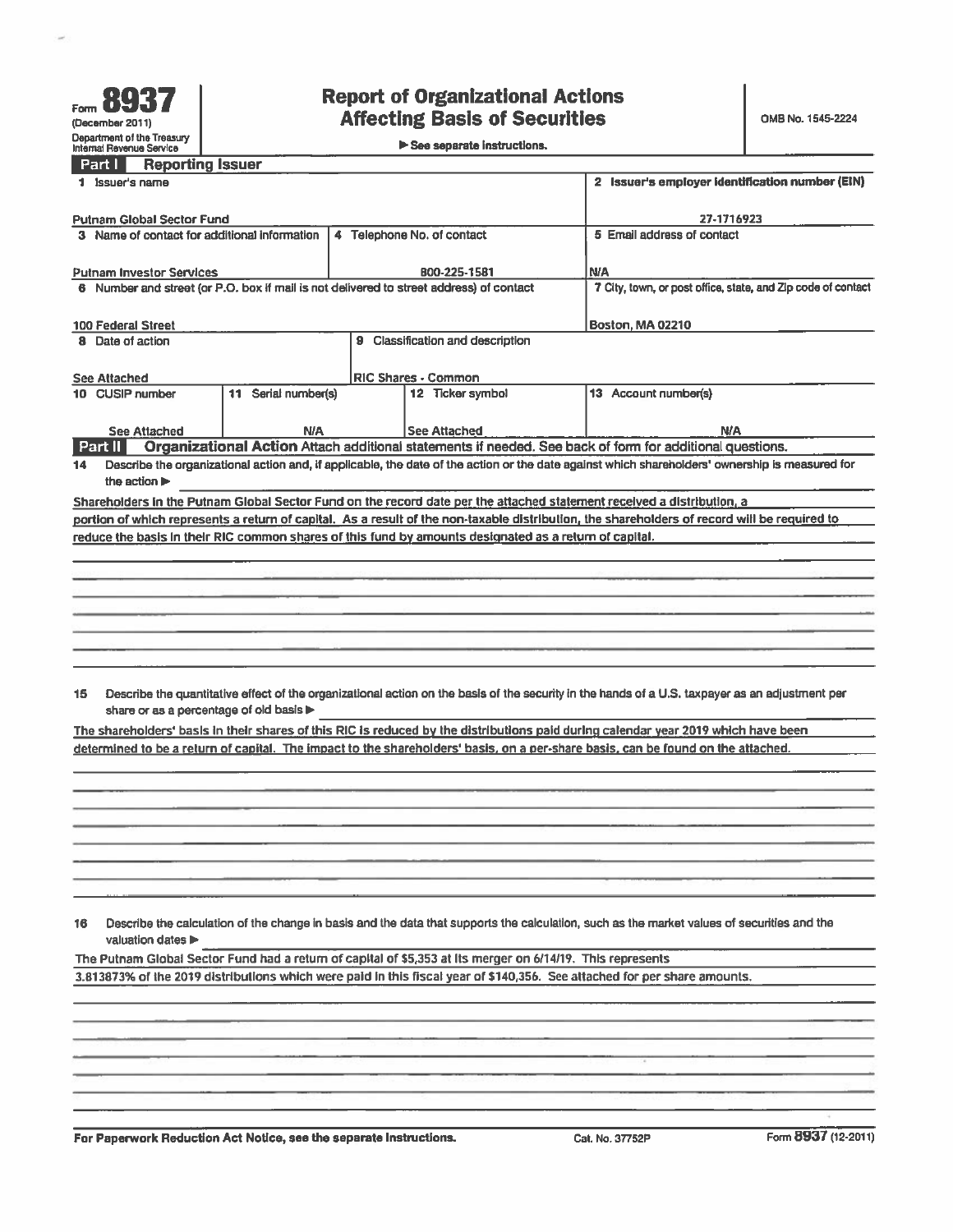Form 8937 (Rev. 12-2011)

 $\frac{1}{2}$ 

| ∣ Part II∶          |                                                   | <b>Organizational Action (continued)</b>                                                                                                                     |                      |                                                         |                             |
|---------------------|---------------------------------------------------|--------------------------------------------------------------------------------------------------------------------------------------------------------------|----------------------|---------------------------------------------------------|-----------------------------|
|                     |                                                   |                                                                                                                                                              |                      |                                                         |                             |
| 17                  |                                                   | List the applicable internal Revenue Code section(s) and subsection(s) upon which the tax treatment is based >                                               |                      |                                                         |                             |
|                     |                                                   | The portion of the distributions which are taxable as a dividend is determined under IRC §316(a) - Definition of Dividend - distributions                    |                      |                                                         |                             |
|                     |                                                   | from current and accumulated earnings and profits of the taxable year. The distributions which are not taxable as a dividend are                             |                      |                                                         |                             |
|                     |                                                   | characterized as a return of capital and used to reduce the shareholders' basis in their shares of the fund as provided for under IRC                        |                      |                                                         |                             |
| \$301(c)(2).        |                                                   |                                                                                                                                                              |                      |                                                         |                             |
|                     |                                                   |                                                                                                                                                              |                      |                                                         |                             |
|                     |                                                   |                                                                                                                                                              |                      |                                                         |                             |
|                     |                                                   |                                                                                                                                                              |                      |                                                         |                             |
|                     |                                                   |                                                                                                                                                              |                      |                                                         |                             |
|                     |                                                   |                                                                                                                                                              |                      |                                                         |                             |
|                     |                                                   |                                                                                                                                                              |                      |                                                         |                             |
|                     |                                                   |                                                                                                                                                              |                      |                                                         |                             |
|                     |                                                   |                                                                                                                                                              |                      |                                                         |                             |
|                     |                                                   |                                                                                                                                                              |                      |                                                         |                             |
|                     |                                                   |                                                                                                                                                              |                      |                                                         |                             |
|                     |                                                   |                                                                                                                                                              |                      |                                                         |                             |
| 18                  |                                                   | Can any resulting loss be recognized?                                                                                                                        |                      |                                                         |                             |
| <b>NIA</b>          |                                                   |                                                                                                                                                              |                      |                                                         |                             |
|                     |                                                   |                                                                                                                                                              |                      |                                                         |                             |
|                     |                                                   |                                                                                                                                                              |                      |                                                         |                             |
|                     |                                                   |                                                                                                                                                              |                      |                                                         |                             |
|                     |                                                   |                                                                                                                                                              |                      |                                                         |                             |
|                     |                                                   |                                                                                                                                                              |                      |                                                         |                             |
|                     |                                                   |                                                                                                                                                              |                      |                                                         |                             |
|                     |                                                   |                                                                                                                                                              |                      |                                                         |                             |
|                     |                                                   |                                                                                                                                                              |                      |                                                         |                             |
|                     |                                                   |                                                                                                                                                              |                      |                                                         |                             |
|                     |                                                   |                                                                                                                                                              |                      |                                                         |                             |
|                     |                                                   |                                                                                                                                                              |                      |                                                         |                             |
|                     |                                                   |                                                                                                                                                              |                      |                                                         |                             |
|                     |                                                   |                                                                                                                                                              |                      |                                                         |                             |
| 19                  |                                                   | Provide any other information necessary to implement the adjustment, such as the reportable tax year >                                                       |                      |                                                         |                             |
| <b>See Attached</b> |                                                   |                                                                                                                                                              |                      |                                                         |                             |
|                     |                                                   |                                                                                                                                                              |                      |                                                         |                             |
|                     |                                                   |                                                                                                                                                              |                      |                                                         |                             |
|                     |                                                   |                                                                                                                                                              |                      |                                                         |                             |
|                     |                                                   |                                                                                                                                                              |                      |                                                         |                             |
|                     |                                                   |                                                                                                                                                              |                      |                                                         |                             |
|                     |                                                   |                                                                                                                                                              |                      |                                                         |                             |
|                     |                                                   |                                                                                                                                                              |                      |                                                         |                             |
|                     |                                                   |                                                                                                                                                              |                      |                                                         |                             |
|                     |                                                   |                                                                                                                                                              |                      |                                                         |                             |
|                     |                                                   |                                                                                                                                                              |                      |                                                         |                             |
|                     |                                                   |                                                                                                                                                              |                      |                                                         |                             |
|                     |                                                   |                                                                                                                                                              |                      |                                                         |                             |
|                     |                                                   |                                                                                                                                                              |                      |                                                         |                             |
|                     |                                                   | Under penalties of perjury, I declare that I have examined this return, including accompanying schedules and statements, and to the best of my knowledge and |                      |                                                         |                             |
|                     |                                                   | bellef, it is true, correct, and complete. Declaration of preparer (other than officer) is based on all information of which preparer has any knowledge.     |                      |                                                         |                             |
| <b>Sign</b>         |                                                   |                                                                                                                                                              |                      |                                                         |                             |
| Here                |                                                   |                                                                                                                                                              |                      |                                                         |                             |
|                     |                                                   | Signature <sup>1</sup>                                                                                                                                       |                      | Date I                                                  |                             |
|                     |                                                   |                                                                                                                                                              |                      |                                                         |                             |
|                     |                                                   | Print your name ► Michael Higgins                                                                                                                            | Preparer's signature | <b>Treasurer</b><br>Title $\blacktriangleright$<br>Date |                             |
| Paid                |                                                   | Print/Type preparer's name                                                                                                                                   |                      |                                                         | <b>PTIN</b><br>$Check$ $[]$ |
| Preparer            |                                                   |                                                                                                                                                              |                      |                                                         | self-employed               |
| <b>Use Only</b>     |                                                   | Firm's name<br>▶                                                                                                                                             |                      |                                                         | Firm's EIN >                |
|                     | Firm's address $\blacktriangleright$<br>Phone no. |                                                                                                                                                              |                      |                                                         |                             |
|                     |                                                   | Send Form 8937 (including accompanying statements) to: Department of the Treasury, Internal Revenue Service, Ogden, UT 84201-0054                            |                      |                                                         |                             |

à.